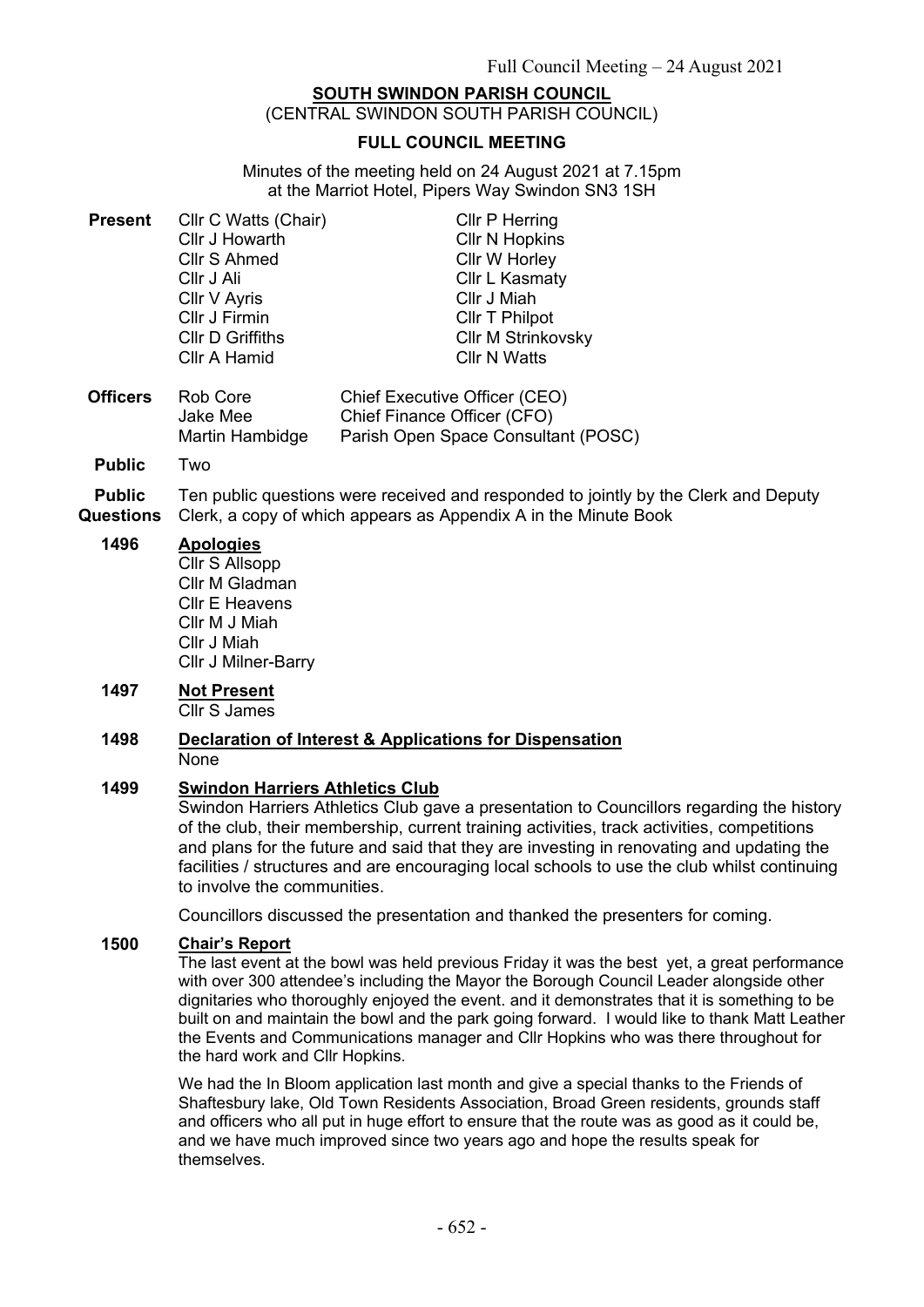# **1501 Minutes of the Extraordinary Planning Meeting – 19 July 2021**

**RESOLVED** that the minutes of the extraordinary Planning Meeting held on the 19<sup>th</sup> July 2021 be approved as a correct record.

## **1502 Minutes of Full Council Meeting – 20 July 2021**

RESOLVED that the minutes of the Full Council meeting held on the 20<sup>th</sup> July 2021 be approved as a true record.

# **1503 Minutes of Planning Meeting - 27 July 2021** RESOLVED that the minutes of the Planning Meeting held on the 27<sup>th</sup> July 2021 be approved as a correct record.

### **1504 Minutes of Planning Meeting – 10 August 2021 RESOLVED** that the minutes of the extraordinary Planning Meeting held on the 10<sup>th</sup> August 2021 be approved as a correct record.

# **1505 Grant Applications Delegated to the Chair and Vice Chair** The Chief Finance Officer submitted a report regarding a grant for the Swindon Marathon.

### **NOTED**

# **1506 Tree Works to Queens Park and Town Gardens**

The Chief Executive Officer submitted a report regarding work to trees in Queens Park and Town Gardens, a copy of which appears as Appendix B in the Minute Book.

The CEO gave an overview of why the work was required, what would be actioned and future management plans. The details provided by the CEO and shown in the report, was discussed by Councillors.

# **3. Recommendations**

**3.1** To agree that the detailed tree works be completed as soon as possible at Town Gardens and Queens Park to the attached specification, this includes the immediate, three month and six-month work plan.

**RESOLVED** that recommendation 3.1 To agree that the detailed tree works be completed as soon as possible at Town Gardens and Queens Park to the attached specification, this includes the immediate, three month and six-month work plan be approved.

### **1507 Potential Acquisition of County Road Play Area**

The Chief Executive Officer submitted a report regarding approaching Swindon borough council to acquire the County Ground play area, a copy of which appears as Appendix C in the Minute Book.

The CEO said that the proposal came from a member of the public the parish do not own the land and the recommendation is as stands.

# **3**. **Recommendations**

**3.1** If the parish council so decides, a lease application can be requested and considered by the borough council for a lease for the play area and associated open space.

**RESOLVED** that recommendation 3.1 If the parish council so decides, a lease application can be requested and considered by the borough council for a lease for the play area and associated open space be approved.